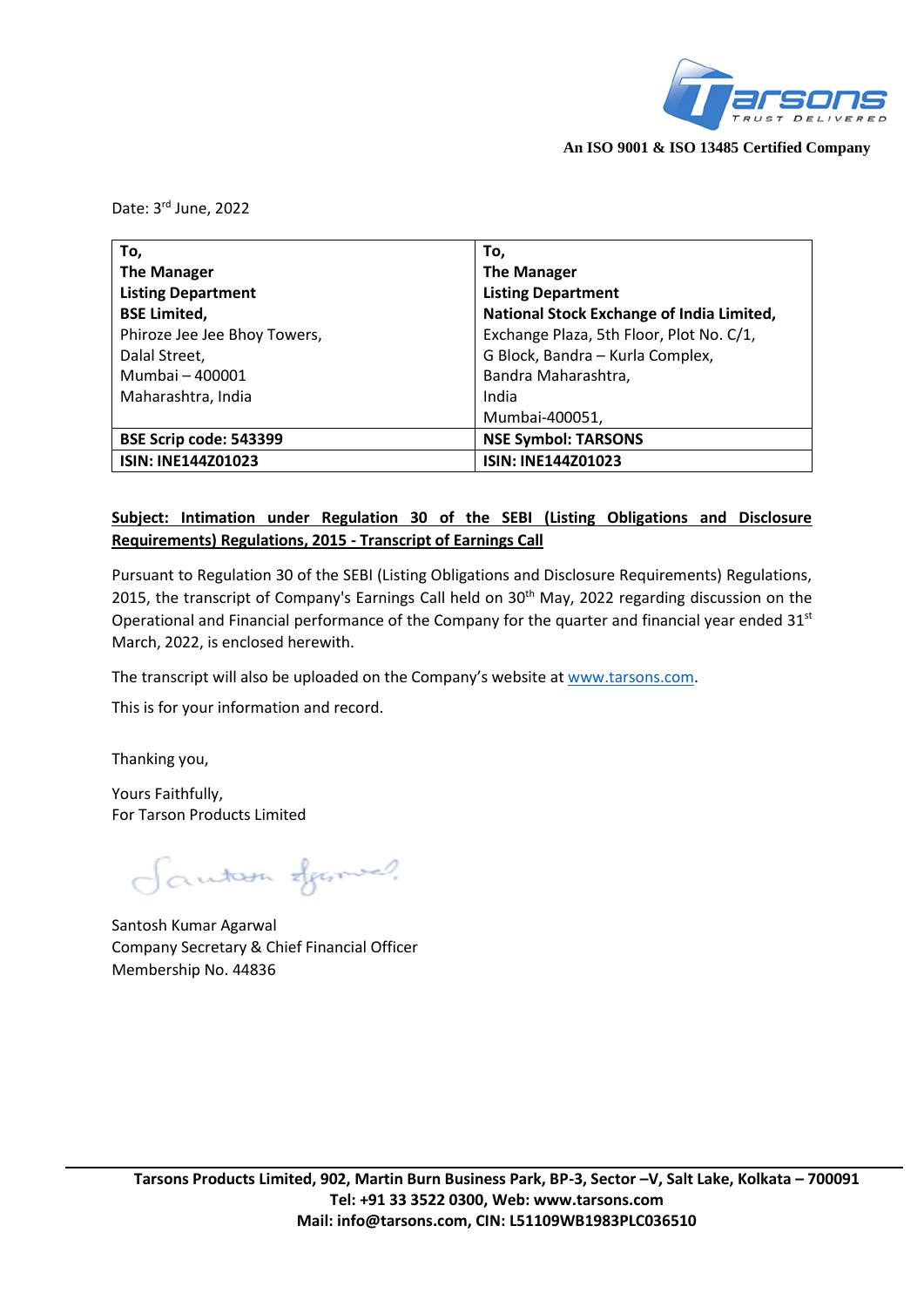

# "Tarsons Products Limited 4QFY22 Earnings Conference Call"

# **May 30, 2022**

Disclaimer: E&OE - This transcript is edited for factual errors. In case of discrepancy, the audio recordings uploaded on the stock exchange on 30<sup>th</sup> May 2022 will prevail.







**MANAGEMENT: MR. SANJIVE SEHGAL – CHAIRMAN AND MANAGING DIRECTOR, TARSONS PRODUCTS LIMITED MR. ROHAN SEHGAL – WHOLE TIME DIRECTOR - TARSONS PRODUCTS LIMITED MR. SANTOSH AGARWAL – CFO & COMPANY SECRETARY, TARSONS PRODUCTS LIMITED MODERATOR: MR. KARAN KHANNA – AMBIT CAPITAL**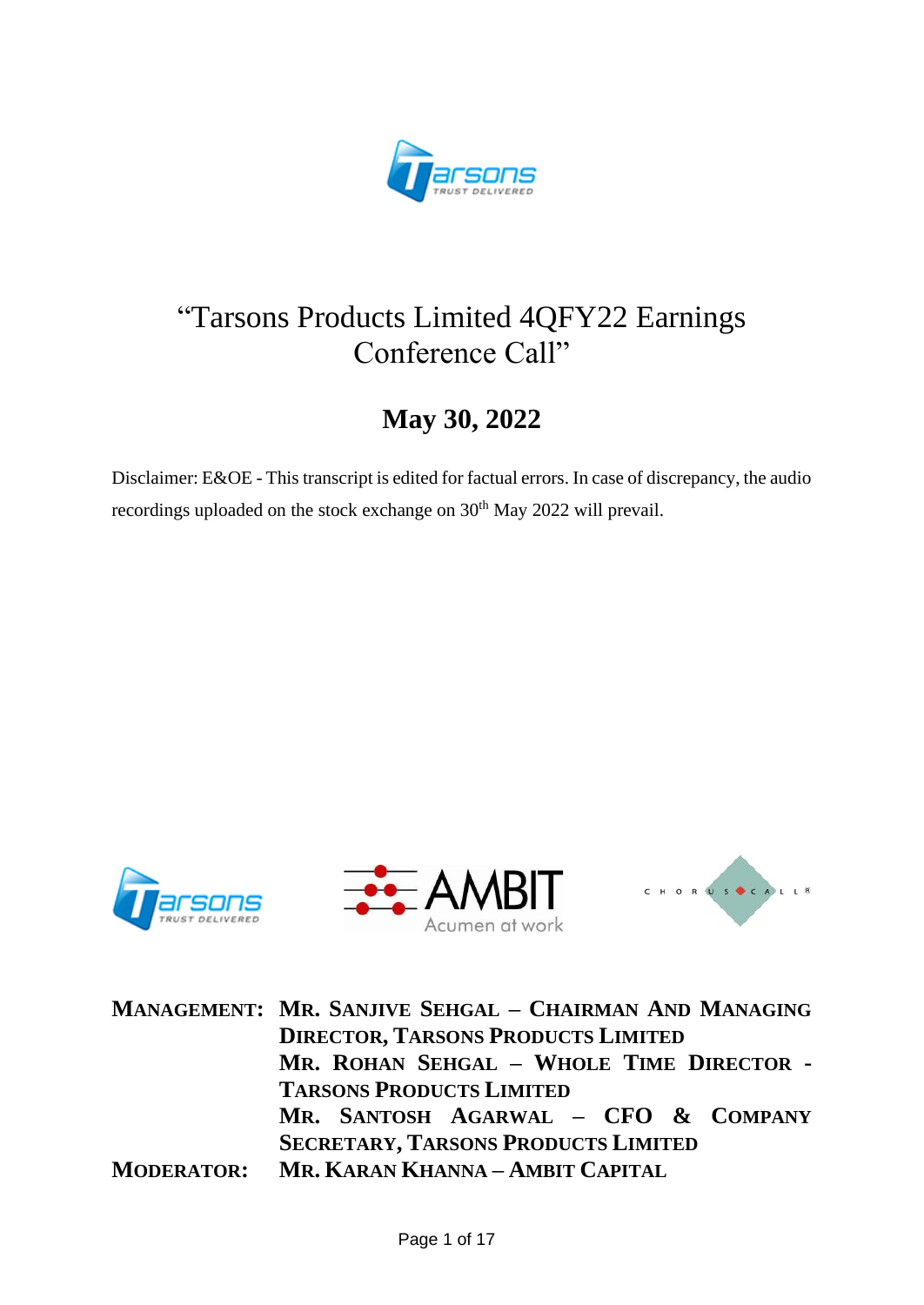

| <b>Moderator:</b>    | Ladies and gentlemen, good day and welcome to the 4Q and FY22 Earnings Conference Call of<br>Tarsons Products Limited. This conference call may contain forward-looking statements about<br>the company which are based on the beliefs, opinions, and expectations of the company as on<br>date of this call. The statements are not the guarantee the future performance of the company<br>that may involve risks and uncertainties that are difficult to predict.                                                                                                                                                                                                        |
|----------------------|----------------------------------------------------------------------------------------------------------------------------------------------------------------------------------------------------------------------------------------------------------------------------------------------------------------------------------------------------------------------------------------------------------------------------------------------------------------------------------------------------------------------------------------------------------------------------------------------------------------------------------------------------------------------------|
|                      | As a reminder, all participants' lines will be in the listen-only mode and there will be an<br>opportunity for you to ask questions after the presentation concludes. Should you need assistance<br>during the conference call, please signal an operator by pressing '*' then '0' on your touchtone<br>phone. Please note that this conference is being recorded. And I will hand the conference over<br>to Mr. Karan Khanna from Ambit Capital. Thank you and over to you, sir.                                                                                                                                                                                          |
| Karan Khanna:        | Thank you, operator. Good afternoon, everyone. On behalf of Ambit Capital, I welcome you all<br>to Tarsons Products 4QFY22 Earnings Call. From the senior management team, we have Mr.<br>Sanjive Sehgal - Chairman and Managing Director, Mr. Rohan Sehgal - Whole time Director<br>and Mr. Santosh Agarwal - CFO.                                                                                                                                                                                                                                                                                                                                                        |
|                      | I will now hand over the call to the management team for the opening remarks post which we<br>can have the Q&A session. Thank you and over to you, Rohan.                                                                                                                                                                                                                                                                                                                                                                                                                                                                                                                  |
| <b>Rohan Sehgal:</b> | Good morning, everyone. A very warm welcome to everybody present on the 4Q and FY22<br>Earnings Conference Call for Tarsons Products Limited. Along with me, I have Mr. Sanjive<br>Sehgal – Chairman and Managing Director and Mr. Santosh Agarwal – Chief Financial Officer<br>and Company Secretary for Tarsons Products Limited and SGA - our Investor Relations<br>Advisors.                                                                                                                                                                                                                                                                                           |
|                      | This is the first full year we have published post our IPO in November 2021. Firstly, we are<br>delighted to share that your company has been able to achieve its highest-ever revenue and<br>profits in the history of Tarsons in FY22. Our consolidated revenues have crossed Rs. 300 crores<br>mark and profit after tax have crossed Rs. 100 crores mark in the financial year 2022.                                                                                                                                                                                                                                                                                   |
|                      | Let me speak about the industry first:                                                                                                                                                                                                                                                                                                                                                                                                                                                                                                                                                                                                                                     |
|                      | We have been seeing increased demand for labware products in India on the back of greater<br>frequency of chronic diseases, improved healthcare infrastructure, and higher insurance<br>penetration. Furthermore, increased investments in R&D and the expansion of the diagnostic<br>centers in India are all driving up the need for laboratory products. We have also witnessed<br>higher demand for plastic labware products since it is easy to handle, it is flexible and the cost<br>is lower as compared to other non-plastic labware products. We estimate the size of the Indian<br>plastic labware market at Rs. 1,200 crores and is growing at a range of 10%. |
|                      | At Tarsons, we have outpaced the industry growth and our revenues have increased by 31% for                                                                                                                                                                                                                                                                                                                                                                                                                                                                                                                                                                                |

FY22. We are optimistic and hopeful of outperforming the industry growth in the years to come.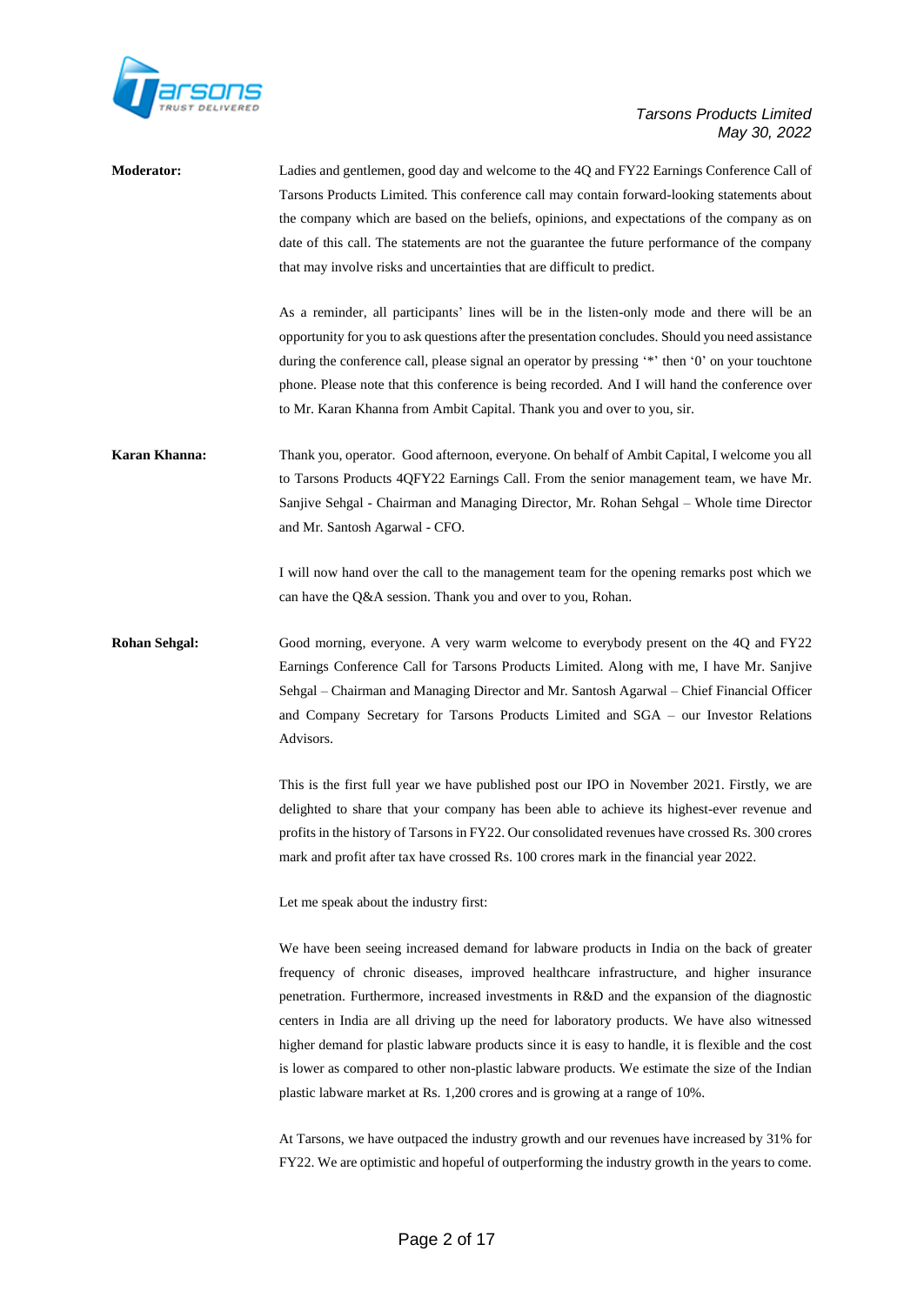

Tarsons is one of the leading suppliers of plastic labware products in India with a 25% of market share for products which we are present into.

Over the last four decades, Tarsons has been able to develop the brand and trust for its products and hence we are one of the preferred suppliers of labware products across the country in all end user markets. We work with almost all leading diagnostic and pharmaceutical companies, contract research organizations, research organizations and academic institutions across the country.

We have a strong distribution network of more than 140 distributors for our company across India. Along with the strong distribution network, we also have more than 50 salespeople who are in constant touch with the final end customers for product sales generation and cross-selling of our wide product portfolio.

Along with our domestic sales, we work with 45 distributors across the globe for our export business. Our export revenue is also picking up and has grown by 31% in FY22 standing at Rs. 100 crores which is about one-third of the sales of FY22. We have been able to increase our presence globally with more acceptability of our products across various continents. We have two-prong strategies for our export business. One, being the branded sales, which are which are sold under the brand Tarsons and one is the ODM sales which is the white label business of the company.

For FY22, our sales split between branded sales and ODM stood at 43:57 as compared to 38:62 in the previous FY21. We have been able to penetrate deeper in other geographies with the Tarsons brand and are very optimistic of huge opportunities lying ahead of us from the segment.

As mentioned in our previous call, we are in the expansion phase. We are working on expanding our manufacturing capacities for both existing and new products in a phased manner through construction of a new manufacturing facility in Panchla, West Bengal. The project is on track and we target to commission new facility by H1 FY24. The new facility will also manufacture bioprocess and cell culture products which have its own market size in India and abroad. With the addition of cell culture products and enhancing our capabilities and capacities for PCR products, we are optimistic of gaining the same dominant market share in India for these product lines as well in years to come.

We are also planning to develop a new fulfillment center in Amta, west Bengal to consolidate and expand our warehouse operations, at the same location we also aim to do backward integration in the manufacturing process by building an in-house sterilization center for captive consumption. Our target to complete this project is also H1 of FY 2024. At all our facilities we continue to invest in automation and reduce human error and improve throughput and efficiencies for better productivity.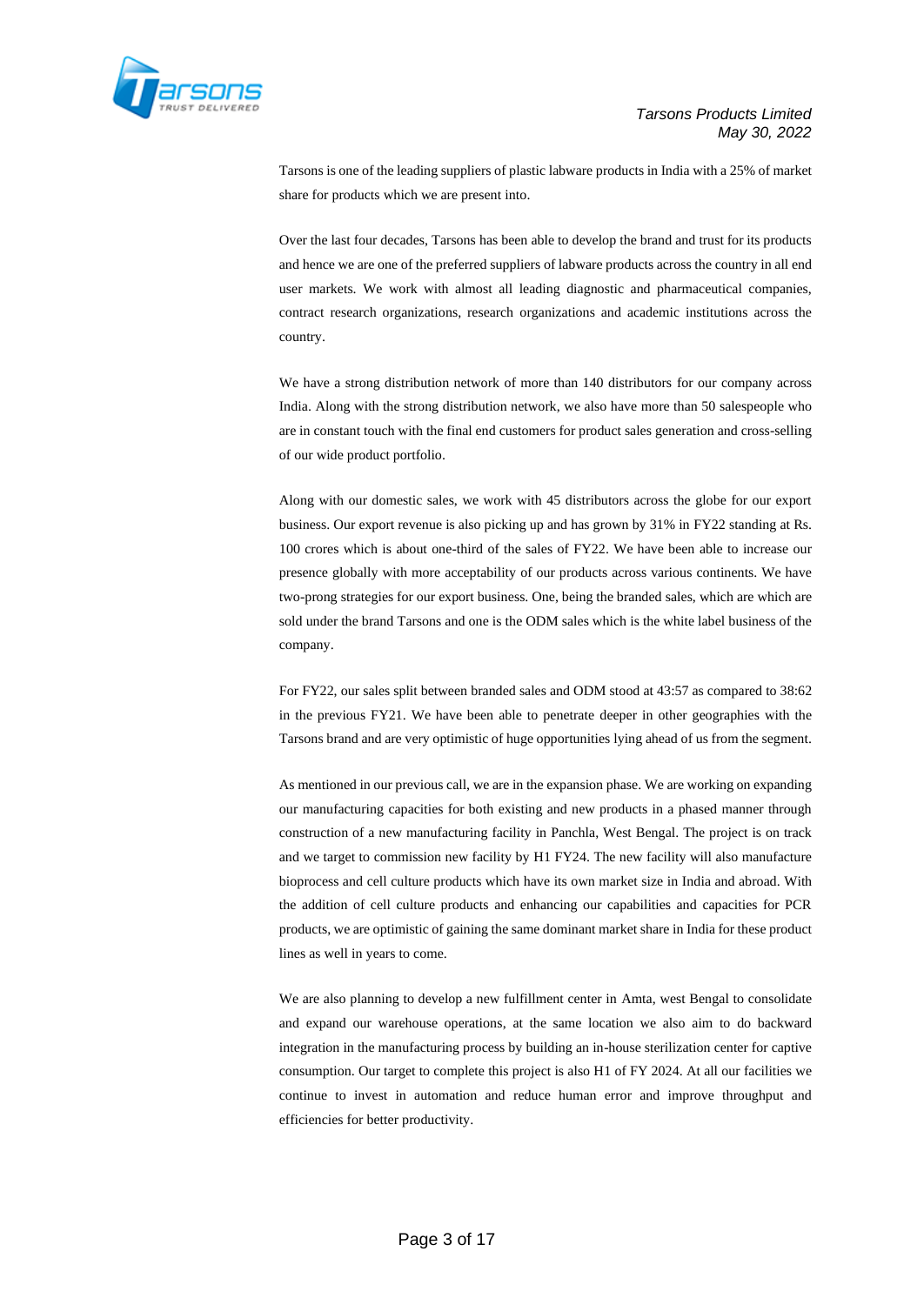

Our key strategies going forward will be to expand product portfolio, focus on branding and keep innovating new products, enhance our manufacturing capacities to leverage growth, increase our presence in overseas markets with the two-fold approach of ODM and branded business. We intend to export to more than 120 countries in the next 8 to 10 years, in-house operational efficiencies through the use of higher automation. Going forward I would also like to reiterate that with multiple leavers like growing labware domestic market and huge addressable market for exports giving us a huge runway for growth. We are optimistic of the future to come.

Let me now hand over call to our Santosh Agarwal – our CFO for operational and financial highlights for the quarter and full year ended FY22.

**Santosh Agarwal:** Good morning, everyone, and a very warm welcome to our Q4 and FY22 Earnings Call. We have uploaded our latest Investor Presentation in the stock exchange for our Q4 and FY22 Results. I hope everybody had an opportunity to go through the same.

> We are delighted to share that we have been able to grow ahead of the industry growth due to trust and brand created for Tarsons Limited for so many decade.

> On the revenue front, revenue from operations for Q4 FY22 stood at Rs. 85 crores as compared to Rs. 68 crores in Q4 FY21, a growth of 26% approximately on Y-o-Y basis. Our revenue growth was almost equal among the domestic and export market. For FY22, domestic and export market revenue grew by approximately 31% for Q4 FY22, domestic business has grown by 24% and exports business grew by approximately 31%.

> Our sales split for domestic versus exports stood at two-third and one-third, respectively. Our sales split within the export market was approximately 43% from the branded sales and 57% approximately from the ODM sales as compared to approximately 38% for branded and approximately 62% for ODM in FY21. The sales growth was driven by higher demand across end user industry and exports.

> On the gross profit level, our gross profit for Q4 FY22 is stood at Rs. 66 crore approximately as compared to approximately Rs. 52 crore in Q4 FY21, a growth of approximately 28%. Our GP for full year FY22 is stood at approximately Rs. 238 crore, a growth of approximately 42%. GP margin for FY22 is stood at approximately 79.1% as compared to approximately 73.1% in FY21, up by almost 600 basis points.

> At the EBITDA level, EBITDA for Q4 FY22 is stood at approximately Rs. 44 crore as against Rs.35 crore in Q4 FY21, a Y-o-Y growth of approximately 27%. EBITDA was up by approximately 34% sequentially. EBITDA for FY22 stood at Rs. 153 crore as compared to Rs. 103 crore in FY21 with a stellar growth of 48%. EBITDA margin for Q4 FY22 was 52.2% and for FY22 EBITDA margin stood at 50.8% up by 560 basis points on Y-o-Y basis.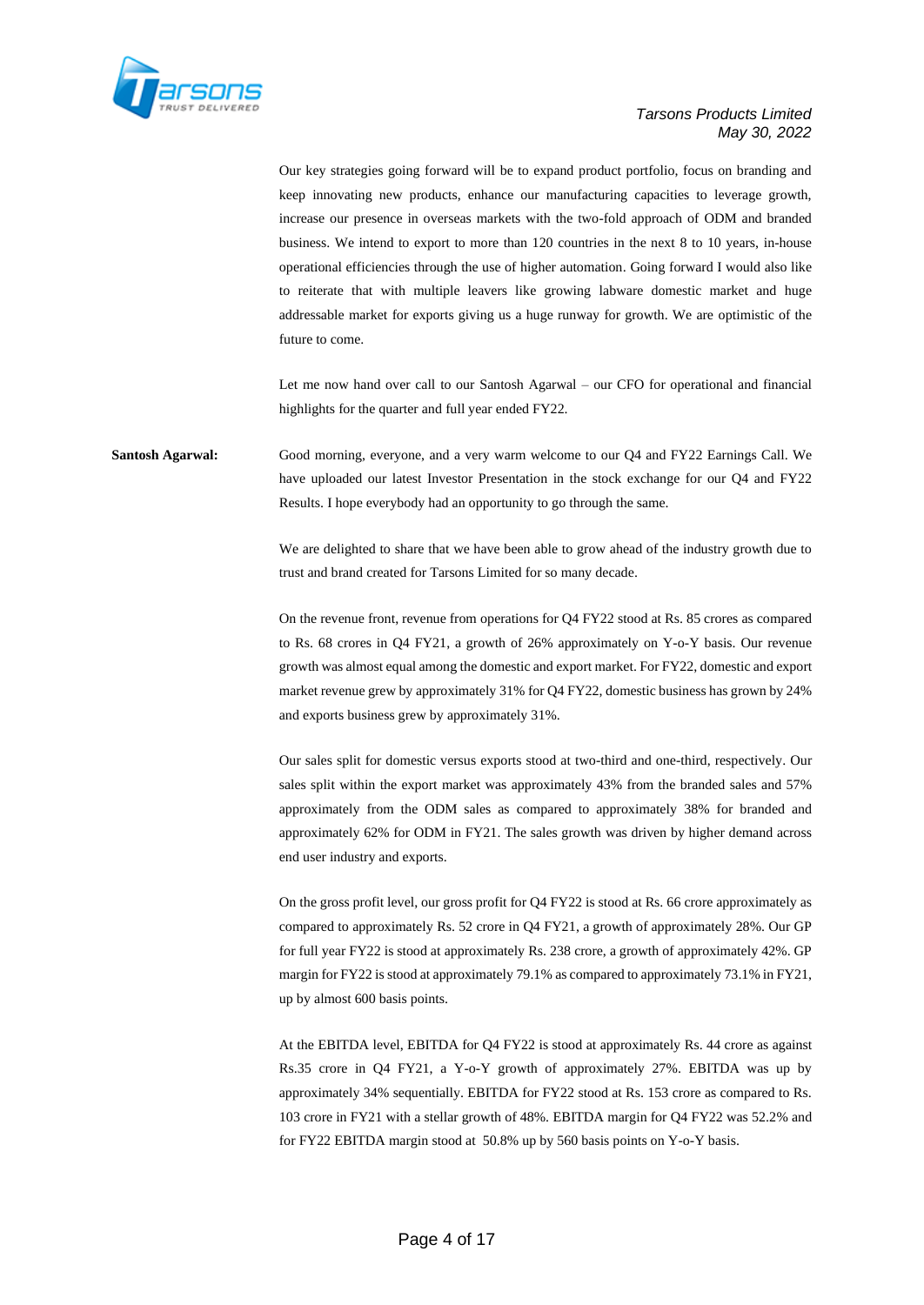

At a PAT level, PAT for Q4 FY22 stood at approximately Rs. 30 crore as compared to approximately Rs. 24 crore in Q4 FY21, a growth of 25%. PAT for FY22 stood at approximately Rs. 101 crore as compared Rs. 69 crore in FY21 a significant jump of 46%. PAT margin for FY22 stood at 33.5% a growth of approximately 300 basis points as compared to the same stood at last year.

With this I would like to open the floor for Q&A.

- **Moderator:** Thank you very much. We will now begin the question-and-answer session. The first question is from the line of Nitesh Shah from ICICI Securities. Please go ahead.
- **Nitesh Shah:** Congratulations on stellar numbers. First of all, is there any one-off in this quarter number because the Q-o-Q the sales increased substantially around 21%.
- **Rohan Sehgal:** No, we don't see any one-off in our revenues in this quarter. We believe that this is the base for the next year and we expect to continue to grow in the same momentum in this financial year and beyond.
- **Nitesh Shah:** In the past two years, the company has grown around (+) 30% almost 30%. Can we expect this kind of run rate would be continued?
- **Rohan Sehgal:** I think in the medium-to-long-term definitely with the exception, there could be a few quarters here and there but we have a large expansion planned as we said in our opening comments. Two large facilities coming up, lots of new products coming up, lots of capacity expansions with the domestic market increasing rapidly as well as the international market opening up very well for us. We see the growth to be maintained in the years to come at least in the next three to five years.
- **Nitesh Shah:** But, if the domestic market you said on a growing at 10% and company is growing 30%. Would there be a substantial growth for the Company. On the market side, you have you said around 35%?
- **Rohan Sehgal:** 25% in the products we operate.
- Nitesh Shah:  $35\%$  of the products...
- **Rohan Sehgal:** 25% in the products we operate.
- **Nitesh Shah:** So, that you already had a year back also it is 25% this year you grow 30% and the market grows at 10%. Have you not gained the market share?
- **Rohan Sehgal:** No. We are present in about 50% of the market and we have 25% of that market. So, there is another large market opening up for cell culture, PCR, bioprocess products. Where we were not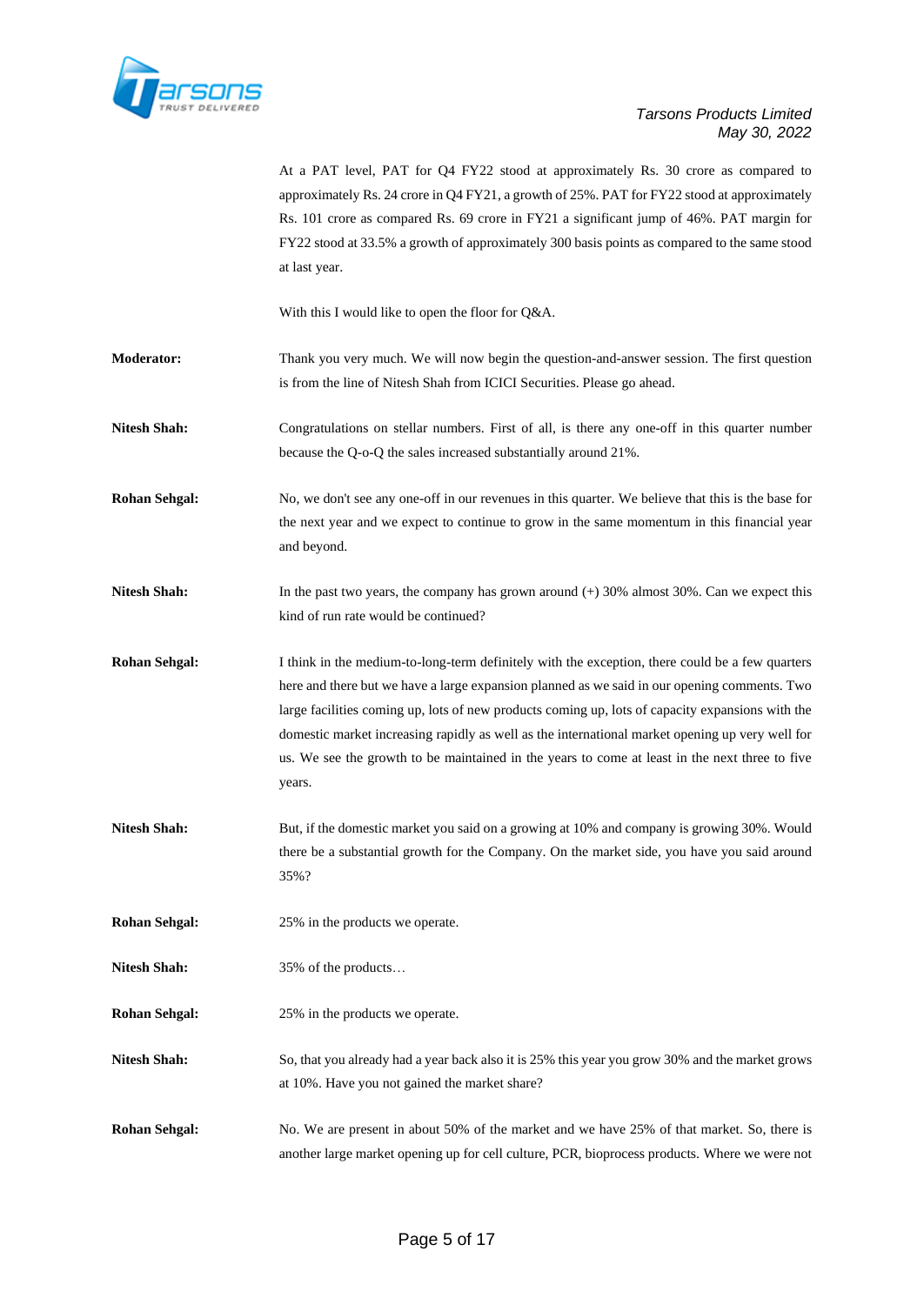

present. Having a base of zero, we expect a very higher growth than industry standards in the first three to five years till we stabilize the growth.

- **Nitesh Shah:** Your domestic market is around the Rs. 1,200 crore and your market; the covered market is at Rs. 600 crore. It shows around 33% market share …
- **Rohan Sehgal:** That is why we expect that we have 25% of the market in which we are present in. We are not present in the entire market.
- Santosh Agarwal: And just to add that, whatever data we are talking about Rs. 1,200 crore that is related to the prior year and we are comparing with the number of this year. So, that will not hold good.
- **Rohan Sehgal:** Yes. And the market has expanded as well; this is based on Frost and Sullivan's report which is dated about 12 month earlier.
- Nitesh Shah: And PCR is contributing to our revenue?
- **Rohan Sehgal:** That is right. Yes.
- Nitesh Shah: So, it is a meaningful or just a miniscule?
- **Rohan Sehgal:** No. it is a new product line and it is not being present for a long time. So, we will continue to see higher growth as the years move on. It is just was an effective about few months of revenue and this gone by financial year. So, this is going to be the first full year for PCR products in FY23 and I think we will keep looking ahead at higher growth such as we move ahead in PCR.
- **Nitesh Shah:** And the another question on the; your cost. Almost all the costs are elevated, the company is facing any issues or the company has passed on that cost to the end user?
- **Rohan Sehgal:** I think we are looking to pass on most of our costs to end users but that cannot be aligned perfectly, sometimes costs come earlier in the passing on comes a little later. So, as you know it is an inflationary environment with all input costs increasing. We are in a good space. So, we might face a quarter or two where we might see certain cost pressures but overall, in the longterm we are in good space because we will look to pass on most or all of our costs or all of the higher input costs which we are facing all across the board.
- Nitesh Shah: Margin has increased around 500 bps continuously from past two years almost. Would you expect that this would be a sustainable kind of margin or still we will expect it to be a growth increasing the margins of year on as well?
- **Rohan Sehgal:** I don't think it is very possible to grow from these margins. I think we are at the peak of the margins. We believe that the margins will only grow based on the volume growth and the revenue growth what we have in the same ratios, we would; we expect to keep similar margins to what we have achieved in FY22 moving forward.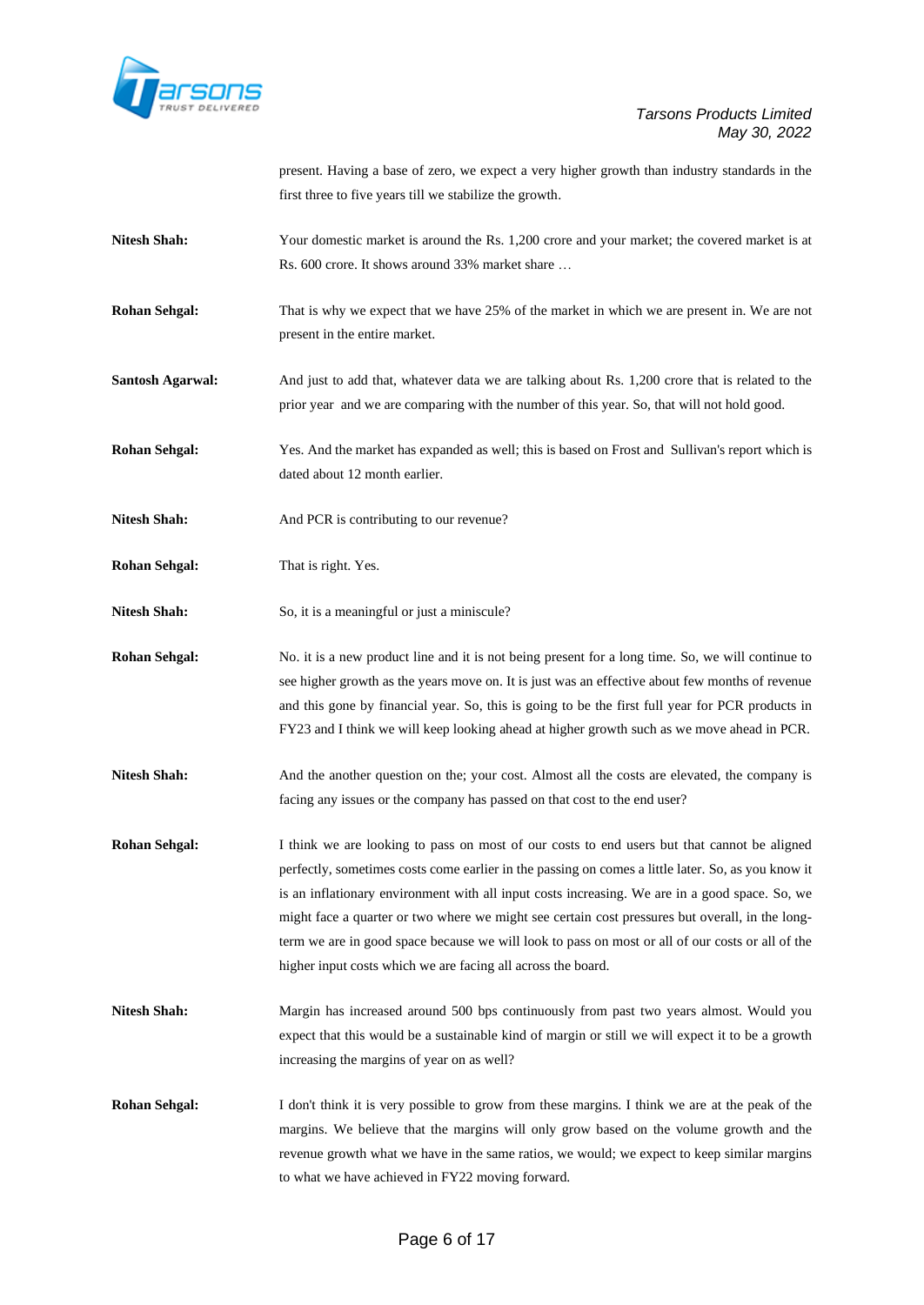

| Moderator:           | The next question is from the line of Jaiveer from Ambit Capital. Please go ahead.                                                                                                                                                                                                                                                                                                                                                                                                                                                                                                                                                                                                                                                                                                  |
|----------------------|-------------------------------------------------------------------------------------------------------------------------------------------------------------------------------------------------------------------------------------------------------------------------------------------------------------------------------------------------------------------------------------------------------------------------------------------------------------------------------------------------------------------------------------------------------------------------------------------------------------------------------------------------------------------------------------------------------------------------------------------------------------------------------------|
| Jaiveer:             | Could you highlight the extent of price hike that you might have taken for this year in both your<br>domestic as well as the export markets and in the export across both your branded and ODM<br>sale?                                                                                                                                                                                                                                                                                                                                                                                                                                                                                                                                                                             |
| <b>Rohan Sehgal:</b> | So, the domestic market price hikes were taken on 1st April on an average median of about 5%<br>to 7%. The thing is it is not a straight up price increase because there are a lot of ongoing<br>contracts. So, on 1 <sup>st</sup> of April the entire domestic market does not face the 5% to 7% price<br>increase. It happens in a phased manner and we see 100% in about 2 to 3 months maybe around<br>1st of July. In the international market, we have taken a price hike around 1st of March as well<br>and I think the time period across the globe would also be about 4 to 5 months because people<br>and distributors have existing commitments and existing contracts and it is not possible to pass<br>it over on the sale very same day of announcing the price hikes. |
| Jaiveer:             | Will the price hike be similar for both your branded as well as ODM sale because we understand<br>probably we will not have a lot of pricing power when it comes to the ODM part because of the<br>relations that we would like to maintain?                                                                                                                                                                                                                                                                                                                                                                                                                                                                                                                                        |
| <b>Rohan Sehgal:</b> | Absolutely. I agree completely and it would be a mix and we would like to balance that out so<br>that overall, when we look at the high input cost of the company we try to cover as much as<br>possible and our endeavor is to cover 100% and I think we would be somewhere in and around<br>that mark.                                                                                                                                                                                                                                                                                                                                                                                                                                                                            |
| Jaiveer:             | Also, Rohan, you will note that Borosil has taken price hike to the tune of 15% to 20%. Same<br>for Fisher Scientific as well. Could you just highlight the reason why the price is taken by<br>Tarsons have been low over the competition?                                                                                                                                                                                                                                                                                                                                                                                                                                                                                                                                         |
| <b>Rohan Sehgal:</b> | I think the thing about Borosil is that in most of the product lines they manufacture in the glass<br>line. So, I am not really aware of the input costs which a glass is facing since we are not present<br>in that business. Similarly for Fisher Scientific, they manufacture very wide range of product<br>lines and there could be equipments, reagents, and other product lines which offering, which are<br>leading a higher price hike as compared to plastics. So, Fisher plastics are probably 10% of the<br>low of the entire business volume in India.                                                                                                                                                                                                                  |
| Jaiveer:             | So, probably I will flip the question around; now given that we did not see much of the RM<br>inflation impact during the 4 <sup>th</sup> quarter, given you already hold after three months of inventory<br>but given that peak overall price rise is already 25% to 30% is up over the last quarter. What<br>kind of RM price increase are you witnessing since the last quarter since the end of 4Q FY22 or<br>probably the new purchases you might have made?                                                                                                                                                                                                                                                                                                                   |
| <b>Rohan Sehgal:</b> | We would have witnessed a lot of cost pressures in Q4 FY22 itself but because of supply chain<br>disruptions we would maintain inventory levels and hence we had a lot of spillway inventory                                                                                                                                                                                                                                                                                                                                                                                                                                                                                                                                                                                        |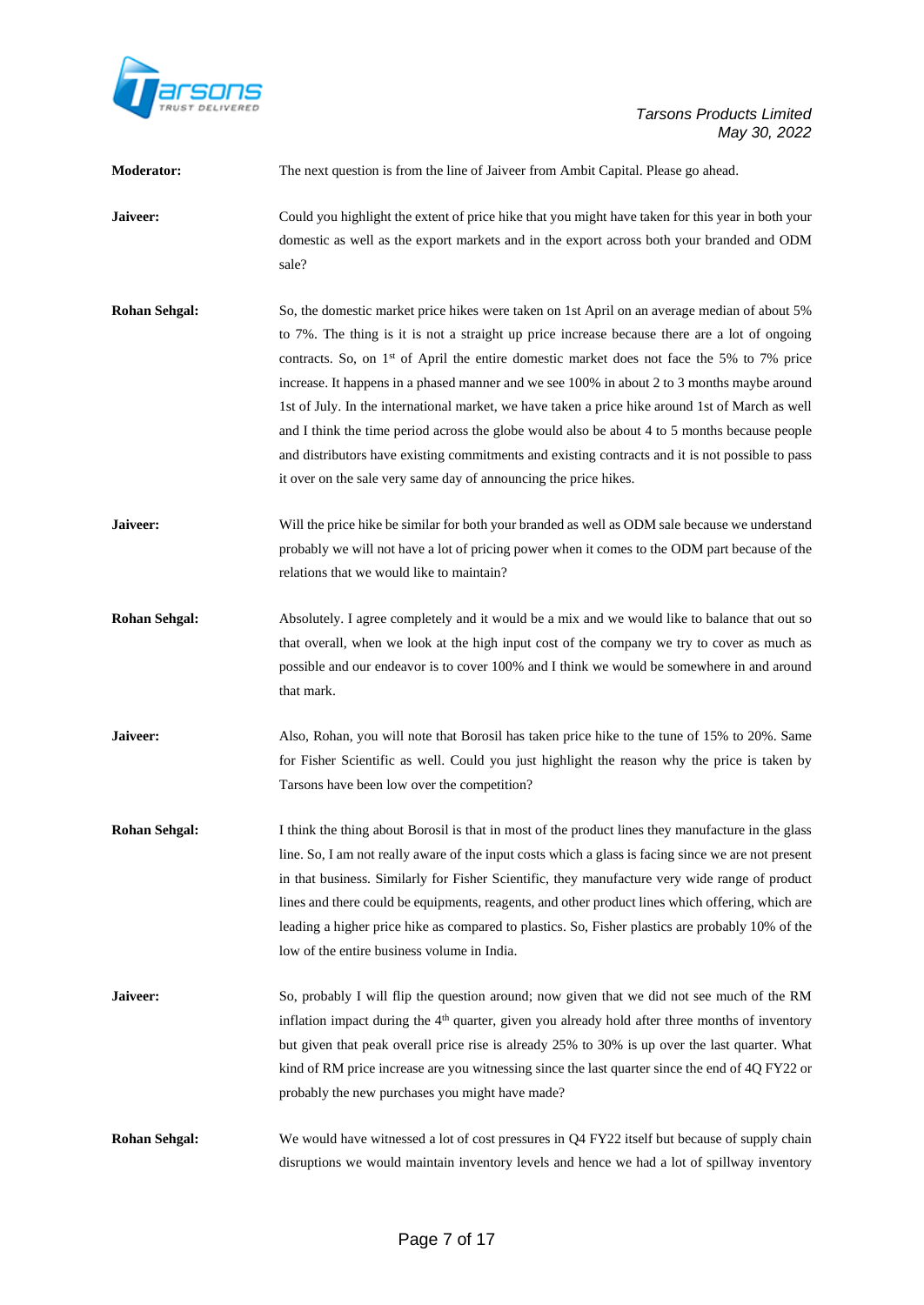

|                       | from earlier periods because of the huge inventory levels. I think raw material prices escalated<br>right from September and October till about March, April and right now we see of a little bit of<br>cooling off, prices have begun to taper off started falling a little bit, have maintained constant<br>levels so at this moment input costs for us have remained stagnant or have started cooling off a<br>little bit. It is not in the same speed as what it was three months ago.                                                                                                                                                                                                                                                                                                                                                                                                                                                      |
|-----------------------|-------------------------------------------------------------------------------------------------------------------------------------------------------------------------------------------------------------------------------------------------------------------------------------------------------------------------------------------------------------------------------------------------------------------------------------------------------------------------------------------------------------------------------------------------------------------------------------------------------------------------------------------------------------------------------------------------------------------------------------------------------------------------------------------------------------------------------------------------------------------------------------------------------------------------------------------------|
| Jaiveer:              | So, would it be quantum of price hike that you have taken. Would that be able to offset all of the<br>RM increases are you facing?                                                                                                                                                                                                                                                                                                                                                                                                                                                                                                                                                                                                                                                                                                                                                                                                              |
| <b>Rohan Sehgal:</b>  | Yes, mostly it would be able to take care of raw material as well as packaging which are the two<br>main input cost increases for us as a company.                                                                                                                                                                                                                                                                                                                                                                                                                                                                                                                                                                                                                                                                                                                                                                                              |
| Jaiveer:              | Lastly, in terms of your peak revenue potential could you just highlight where the current<br>capacity stands after all the CAPEX that you have already incurred and how is it relative to<br>where the capacity is, where let's say you are back in FY21?                                                                                                                                                                                                                                                                                                                                                                                                                                                                                                                                                                                                                                                                                      |
| <b>Rohan Sehgal:</b>  | I think our current capacities and our current facilities would keep us in a good position to<br>maintain a good growth for this year as well as half of next year before our facilities come into<br>place to aid growth moving forward. As I said in my earlier call as well, it is very difficult to<br>define capacity because we have 1700 SKUs spread over maybe less than 5% of that in<br>machines, 50-60 odd machines. I could tell you that about top selling of our products which are<br>top 25% of our products, I think the available machine hours would be less than 5% and on the<br>remainder products, it could vary between 15% to 30% of machine hours available, so we still<br>have enough bandwidth in our current setup as well as new capacities coming in our current<br>setup over the next 12 to 18 months to manage growth for us until the new facilities come on<br>and take over for the next phase of growth. |
| <b>Moderator:</b>     | The next question is from the line of Praveen Sahay from Edelweiss Financial. Please go ahead.                                                                                                                                                                                                                                                                                                                                                                                                                                                                                                                                                                                                                                                                                                                                                                                                                                                  |
| <b>Praveen Sahay:</b> | Just to clarify that so you also said that you will able to maintain your margin as well as you are<br>saying that the RM pressure is there and now the way which the low inventory, RM you have<br>already utilized. So, how to maintain this margin?                                                                                                                                                                                                                                                                                                                                                                                                                                                                                                                                                                                                                                                                                          |
| <b>Rohan Sehgal:</b>  | RM pressure has been there now for the last 6 to 7 months but over the last 2-3 months, we have<br>seen the pressure tapering off and we don't see further increases. In some places we are seeing<br>decrease in pricing of RM as well. I think we will be able to maintain our margins moving<br>forward by having due price increases which we have already started implementing from 1 <sup>st</sup> of<br>April and we can expect to be 100% implemented in the next month or two. I think with<br>improved efficiencies in manufacturing, larger volumes larger output we will be able to maintain<br>our margins in and around the level of where we are currently there.                                                                                                                                                                                                                                                                |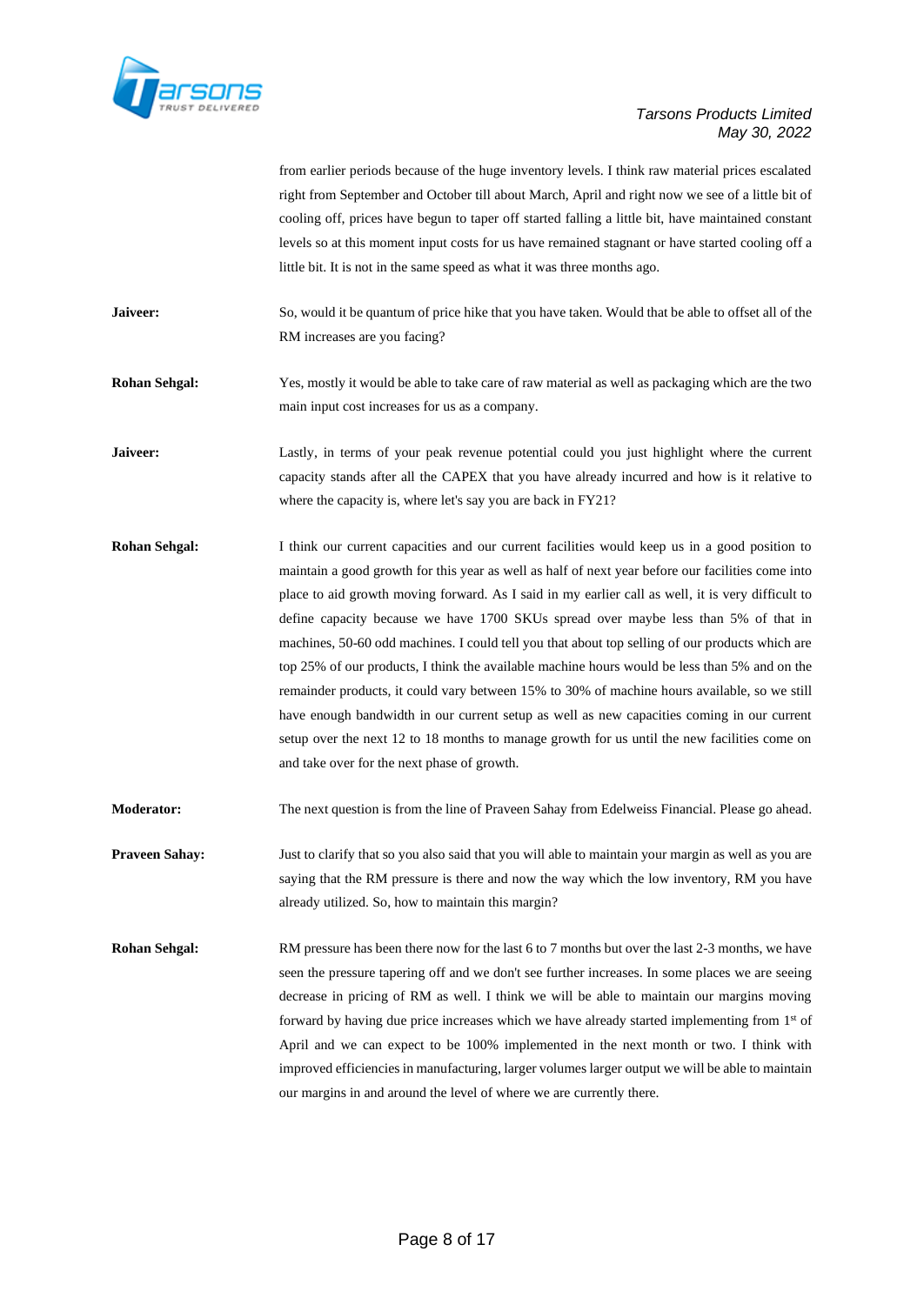

| <b>Praveen Sahay:</b> | The second thing you pointed out around contract, ongoing contract business. So, how much is<br>the contribution from the ongoing contract and how much of the price hikes you are able to pass                                                                                                                                                                                                                                                                                                                                                                                                                                                                                                                                                                                                                                                                                      |
|-----------------------|--------------------------------------------------------------------------------------------------------------------------------------------------------------------------------------------------------------------------------------------------------------------------------------------------------------------------------------------------------------------------------------------------------------------------------------------------------------------------------------------------------------------------------------------------------------------------------------------------------------------------------------------------------------------------------------------------------------------------------------------------------------------------------------------------------------------------------------------------------------------------------------|
|                       | on there?                                                                                                                                                                                                                                                                                                                                                                                                                                                                                                                                                                                                                                                                                                                                                                                                                                                                            |
| <b>Rohan Sehgal:</b>  | Most of our businesses are contractual and we have very few non-contractual businesses. You<br>have, you have customer contracts and you have customer commitments. And sometimes when<br>the contracts are, have a very long extension period maybe 12 months, 16 months, 18 months<br>from now we have no other option but to implement price increases in the middle of the contract<br>because you cannot wait 18 months but when you have a price implementation increase on 1st<br>of April and when a contract is expiring on 1st of June or 1st of May, or 1st of July, you give<br>better 3 months linear period limit as a strong relationship just shared because you have been<br>working with these companies; we have been working with these companies for the last 1, 2, 3<br>decades. So, it all depends from case-to-case basis. There is no one fixed thumb rule. |
| <b>Praveen Sahay:</b> | It is like a 3-month lag is there to pass on the prices, at least.                                                                                                                                                                                                                                                                                                                                                                                                                                                                                                                                                                                                                                                                                                                                                                                                                   |
| <b>Rohan Sehgal:</b>  | No. It is not a 3-month lag. It is not a 3-month lag. It is basically depends from case to case. If it<br>is expiring soon and there is viability for us to hold on then it is fine. Suppose I have a contract<br>today which is expiring in June of 2024 or June of 2023, it is too longer period for me to continue<br>with the old pricing. So, I have to look at it from case-to-case basis.                                                                                                                                                                                                                                                                                                                                                                                                                                                                                     |
| <b>Praveen Sahay:</b> | Next question is related to the; the margin difference between the branded and the ODM<br>business?                                                                                                                                                                                                                                                                                                                                                                                                                                                                                                                                                                                                                                                                                                                                                                                  |
| <b>Rohan Sehgal:</b>  | The margin difference between the branded international business and the ODM international<br>businesses is almost similar. The difference between the gross margin of the international<br>business and the domestic business, the domestic business is slightly higher and the international<br>business is slightly lower but overall, on the EBITDA levels, the business is almost equal<br>because overhead costs in the domestic business are drastically higher than that of the<br>international business.                                                                                                                                                                                                                                                                                                                                                                   |
| <b>Praveen Sahay:</b> | Can you give that for this year? How much revenue generated from your top 10 clients?                                                                                                                                                                                                                                                                                                                                                                                                                                                                                                                                                                                                                                                                                                                                                                                                |
| <b>Rohan Sehgal:</b>  | No. We don't have that information on hand but what we have is that since most of our business<br>in India and international is contributed through distribution, we believe that the top 10<br>distributors account for about 50% of our business.                                                                                                                                                                                                                                                                                                                                                                                                                                                                                                                                                                                                                                  |
| <b>Praveen Sahay:</b> | Lastly on the plant expansion that Panchla is August 2023, that will come in.                                                                                                                                                                                                                                                                                                                                                                                                                                                                                                                                                                                                                                                                                                                                                                                                        |
| <b>Rohan Sehgal:</b>  | Yes. Approximately that is the end mark. It could happen slightly before that. The problem is<br>that our we have been completely successful and we are an track to complete the option givil                                                                                                                                                                                                                                                                                                                                                                                                                                                                                                                                                                                                                                                                                        |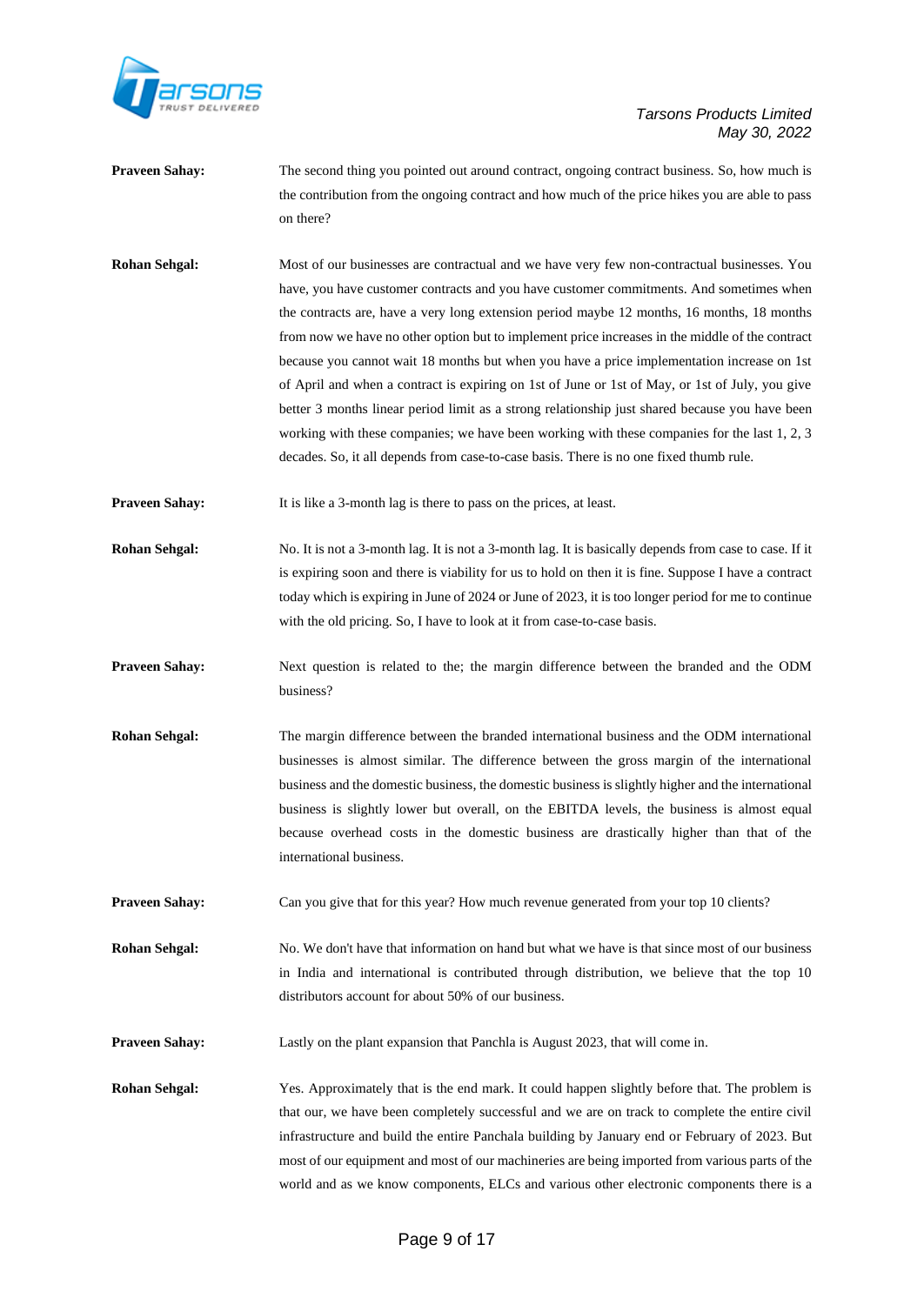

global shortage. It is only the machine deliveries which would delay the project and take it up to July or August 2023, if everything was line in terms of imports then we could have started much earlier because our infrastructure and our construction bit would be ready by February 2023.

**Moderator:** The next question is from the line Mitul Mehta of from Lucky Investment Managers. Please go ahead.

**Mitul Mehta:** My question is on your gross block turn over; historically, we have been operating at less than one closer to 0.7-0.8x. Is this the intrinsic, inherent nature of the business or do you believe that there is a scope of improvement as we move along and get our new capacities is effective? Because the reason why I asked you is that in the event of slowdown or any adverse impact on the business since it is a very high fixed cost business or it could affect us significantly as far as our margins. Can you please elude on this particular point?

**Rohan Sehgal:** Yes. This has the nature of our business because we built our facilities and our infrastructure based on global leaders from Europe and the US. We have a very high level of top end automation and robotics which drives up the fixed assets. If you did not do; if you did not do the business this level and did it highly manually with low end tooling and low-end machines then the fixed asset level would be very-very low and the variable costs such as cost of laborers working in the factory and other costs would be significantly higher.

**Mitul Mehta:** So, but do you, is this globally the parameters are similar or we are slightly better than most of?

- **Rohan Sehgal:** The top five companies in the world, the top five companies in the world in terms of technology, turnover, and size their total fixed asset would be in the range of 0.55 to 0.65. So, we are marginally better because we take advantage of a certain economies of scale of cheaper manpower and resource at our facilities or certain applications but that is because of the geography and the place where we are present in.
- **Mitul Mehta:** Do you foresee any kind of slowdown in your business as we go along; I know that you are expanding your capacity. You are putting up a new factory that of course comes with a lot of visibility but given the fact that the world has become very uncertain, if there are any issues as far as our slowdown is concerned that can it hit us very badly because of the sheer lower assets turnover?
- **Rohan Sehgal:** See, we are in the business of actually healthcare or research, diagnostics, these areas which continuously expand because of; this is one of the biggest concerns of the world at this moment and from the last 24 months. So, at this moment I did not see any external risk factors which would slow down our business. Of course, there had been a huge spike in the business during the period of COVID which has now completely tapered off. But, luckily for us we did not have supernormal growth during COVID period, and we grew at only about 28% to 30% year-overyear because of limited capacity. So, our basis what we have achieved in the two COVID years continue remain as the base for further growth in the years to come.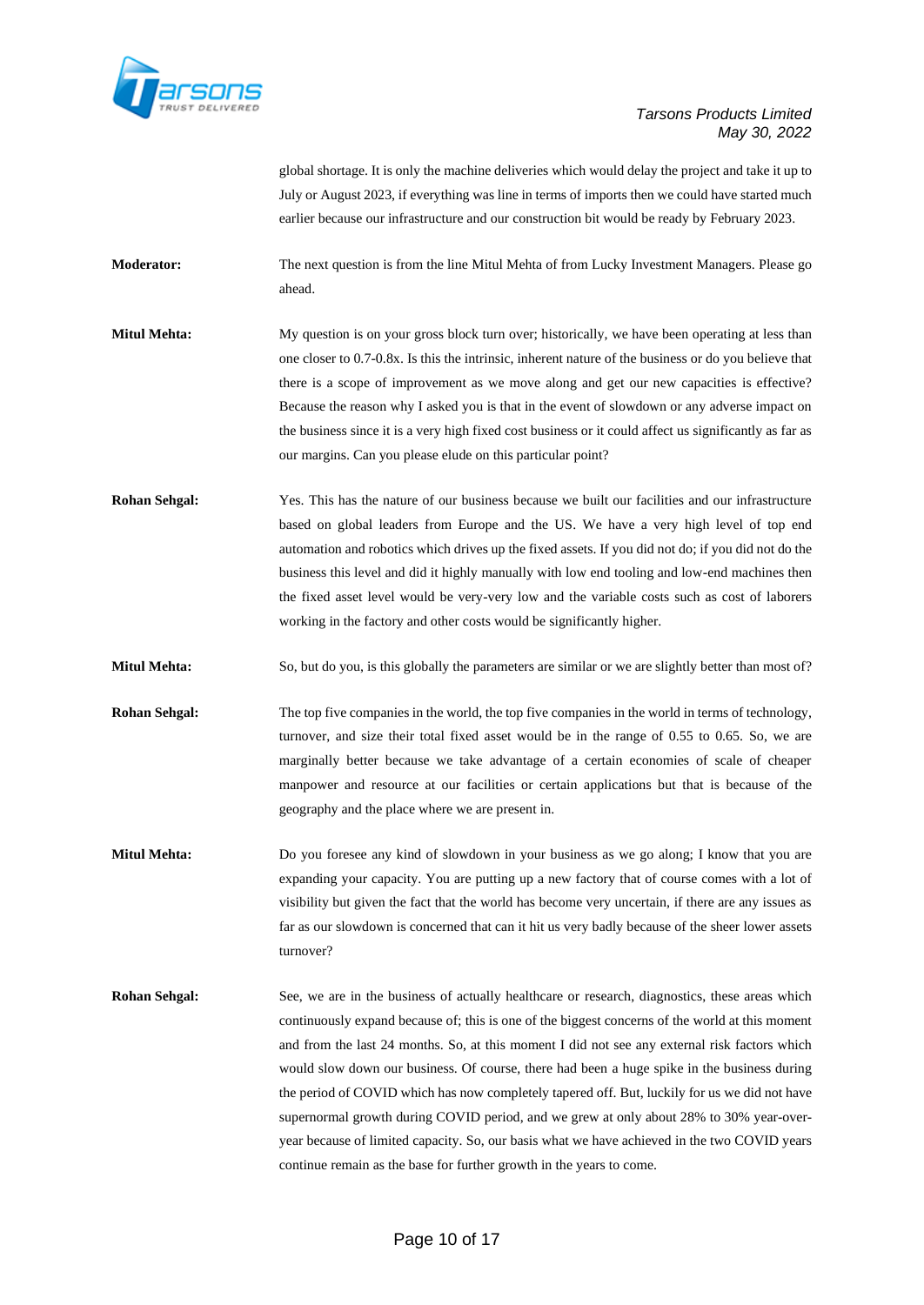

| <b>Mitul Mehta:</b>     | And how much money are we investing in the new plant?                                                                                                                                                                                                                                                                                                                                                                                                                                                                                                             |
|-------------------------|-------------------------------------------------------------------------------------------------------------------------------------------------------------------------------------------------------------------------------------------------------------------------------------------------------------------------------------------------------------------------------------------------------------------------------------------------------------------------------------------------------------------------------------------------------------------|
| <b>Rohan Sehgal:</b>    | It's, we had discussed about the CAPEX which was about Rs. 410 crores which included all<br>infrastructure as well as machines and equipment but I expect that to go significantly higher by<br>about may be 20%-25% odd because of increased costs of equipment because all of that is made<br>out of metal, stainless steel, prices are at an all-time high and similarly infrastructure and the<br>construction costs at both our facilities have gone exorbitantly high over these last 12 months<br>because of higher input costs in construction materials. |
| <b>Moderator:</b>       | The next question is from the line of Harshil Shethia from AUM Fund Advisors. Please go ahead.                                                                                                                                                                                                                                                                                                                                                                                                                                                                    |
| <b>Harshil Shethia:</b> | Continuing on the previous participants questions, you said that our CAPEX cost is going to<br>increase by around 20%-25%. Does this mean that our asset turn over will reduce from 0.7 -<br>0.8x to 0.6x due to the increase in cost?                                                                                                                                                                                                                                                                                                                            |
| <b>Rohan Sehgal:</b>    | It may not decrease that much because we are seeing with higher input costs pricing of a lot of<br>these products increasing as well. Since this is a global phenomenon for all manufacturers who<br>are doing capacity expansion which most of the manufacturers globally as our industry is<br>experiencing unprecedented much higher growth levels. So, I see that realization costs might<br>increase slightly. So, there would be a decline in the asset turn over levels but I don't feel that<br>significant decline.                                      |
| <b>Harshil Shethia:</b> | Our major raw material as of today is the crude oil prices which would impact us, right?                                                                                                                                                                                                                                                                                                                                                                                                                                                                          |
| <b>Rohan Sehgal:</b>    | No, not really because we manufacturer from 75% of our raw materials which are specialized<br>grades of plastic and these are dependent more on the demand and supply rather on the crude oil<br>prices.                                                                                                                                                                                                                                                                                                                                                          |
| <b>Harshil Shethia:</b> | Secondly, going forward you said that the whole global market is on up for the Rs. 50,000 crore<br>markets for us, how do we see ourself making a mark in the global market?                                                                                                                                                                                                                                                                                                                                                                                      |
| <b>Rohan Sehgal:</b>    | At this moment, our entire focus over the next 18 to 24 months is to successfully implement,<br>integrate and make both these new facilities self-reliant and ensure that the output levels are at<br>its peak and once these two both these new facilities are stabilized over the next 18 to 24 months,<br>we will look at different strategies to grow our international markets.                                                                                                                                                                              |
| Moderator:              | The next question is from the line of Rishab Parekh from Sunidhi Securities. Please go ahead.                                                                                                                                                                                                                                                                                                                                                                                                                                                                     |
| <b>Rishab Parekh:</b>   | Just a couple of questions. The first one being our capacity is getting on stream in H1 FY24. As<br>you said, the 25% of our top selling products have machine availability of less than 5%. What<br>kind of revenue going to be assumed in the interim? I appreciate the fact that you will have a 5%<br>to 7% price hike across your business so that will aid in the revenue growth but from a volume<br>perspective, what is the volume growth that can, we can see from current capacity?                                                                    |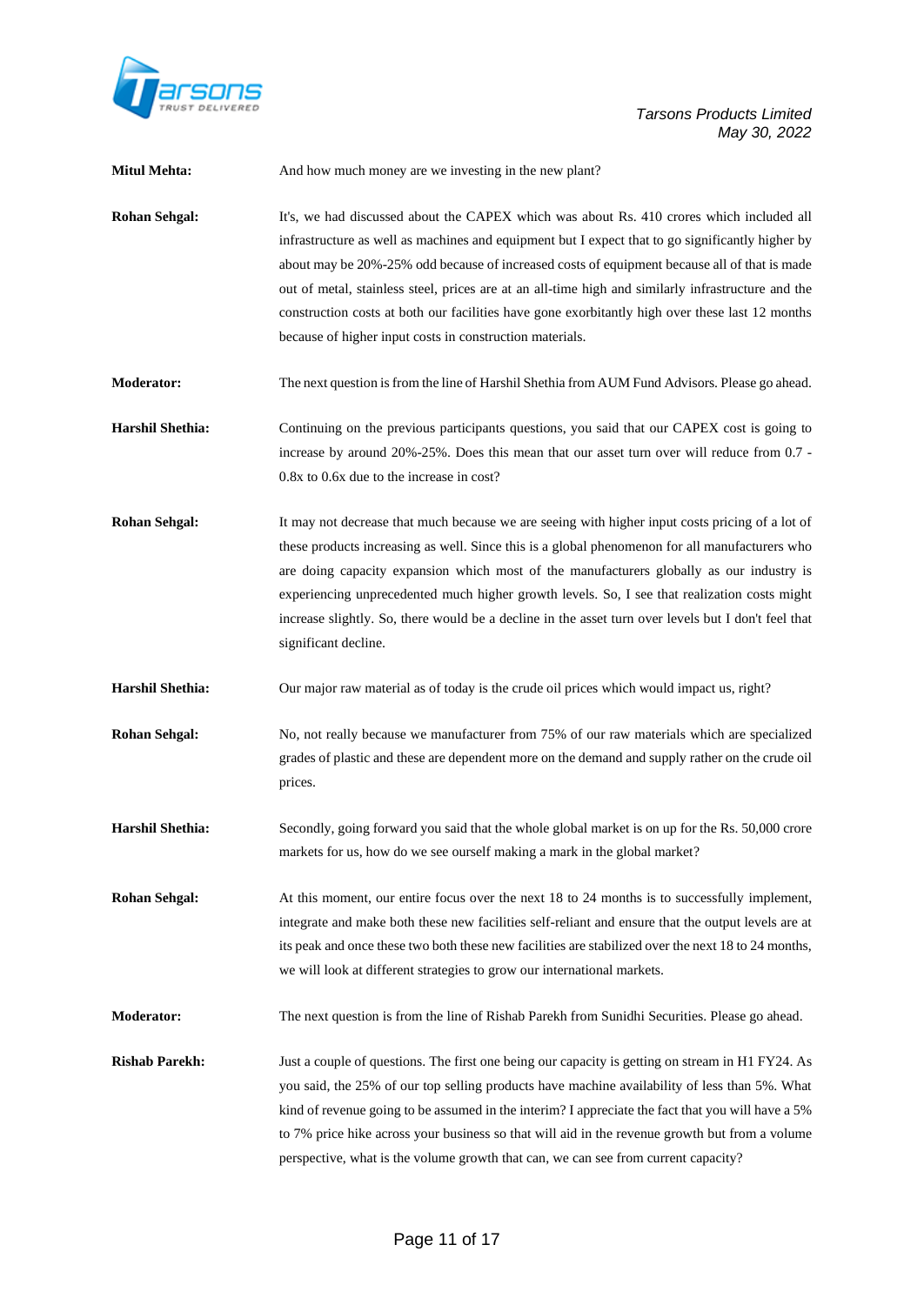

**Rohan Sehgal:** So, in terms of volume growth we have enough bandwidth at this moment in our existing facilities to aid us in similar growth levels, what we have achieved in the last two to three years, that means around 20-25 odd percent but the more important factor would be to see how we would be able to execute the same and how the market would look like in the next eight to nine months. The world, it is a little bit unstable at this moment with a lot of supply chain disruptions, importing and exporting has become more difficult with a lesser container availability. So, there would be these sorts of things you should be more challenging rather than achieving growth. I think internally we have all the resources but we have to depend on a lot of external factors like container availability import of raw material and such factors play a greater role than our internal capacities.

- **Rishab Parekh:** My second question is of new segments that you are entering the CAPEX being commissioned which is cell culture, can you just speak a little more about the segment? What are the products? What is the competition? What is the strategy to gain market share? And even just some more color one that?
- **Rohan Sehgal:** I would not want to speak much on the cell culture and bioprocess because that is a little, it is competitive in, a competitive industry, and that could be a little sensitive information at this point of time but the major players would be Thermo Fisher Scientific, Corning, Greiner Bio-One, Sarstedt. These would be the four big players globally. The cell culture market is divided into two markets. One is the academic market which is used in research and academic institutions, product lines and the other one is the bioprocess market which is used industries. It is larger volume product which is actually used for bio production or which is used industries. I think in a phased manner, we look to enter into the complete line of cell culture products, and it is a fairly sizable market. Today in India I believe about 30% to 35% of the total market size in India belongs to this entire cell culture line and globally as well it is a very significant market with about, probably one fourth or about 25% to 30% of the total market belonging to this product line.

**Rishab Parekh:** And margins for this would be a superior to our current consolidated margins?

**Rohan Sehgal:** I think, again it is too early to comment whether it will be superior or not but I believe it should definitely be in line with what we are achieving today. Overall, with the volumes, the bioprocess could be slightly lower because it is production related and the academic would be slightly higher since it is research related but overall, it keeps us in good stead as a company and should be in our own way we are today.

- **Rishab Parekh:** My last question is around your working capital intensity; we have done a great job in managing it through a difficult period. Do you think that, can we eke out anymore improvement in working capacity or do you think that this is a good result else to forecast? What is that?
- **Rohan Sehgal:** I think this is a good level and the only improvement what we can expect is because customer credit periods cannot be contracted anymore. I think we are doing a good job in our customer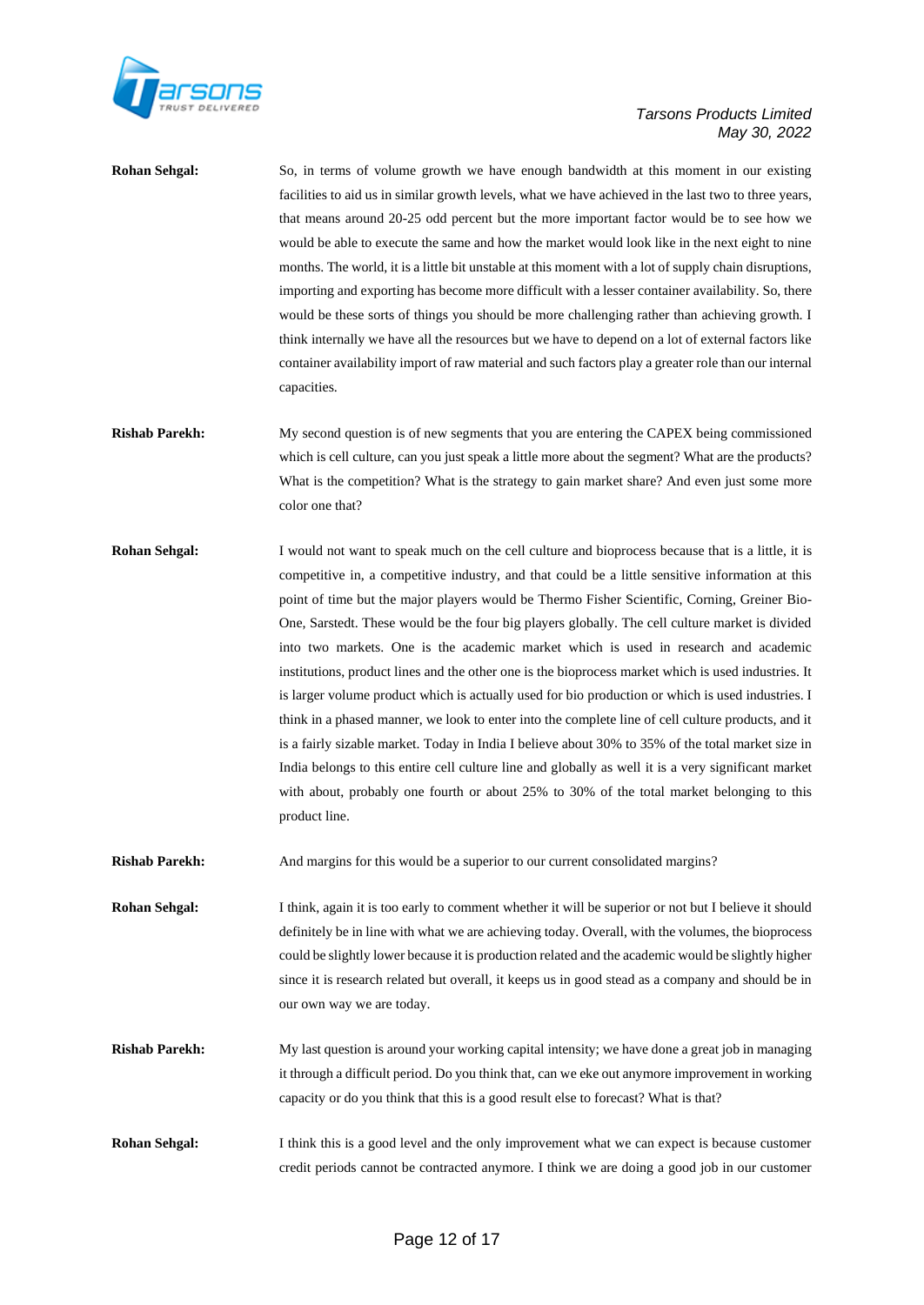

collections, most of our vendors because of the SME tule we have to pay within a certain time period and raw material, about 75% to 80% of our raw material is imported from the Western part of the world. I think the only way we can slightly improve our working capital cycles is if the supply chain gets back to pre-COVID levels. At this moment, the supply chain is slightly disrupted. So, we see longer delivery periods for products what we paid in advance in cash. And that could be one factor. The other factors, if there could be local availability of specialized grades of plastic being produced in India which I don't see it as a possibility in the near or medium term. But when that happens, that would drastically bring down our working capital cycle as well at this moment we are heavily reliant on import.

**Moderator:** The next question is from the line of Hardik Vora from Union Mutual Fund. Please go ahead.

**Hardik Vora:** Rohan, on last call you had indicated that at its peak COVID was contributing about 30% of revenues. What part of financial year 2021 was that will it be the first?

- **Rohan Sehgal:** I am sure 30% of revenues was the entire FY21 which the 12 months. In that we saw the first 4-5 months was the lock down period followed by a little bit of lean period towards Q3 of FY21 followed by a peak COVID again in the Q4 around January, February, March of FY21. So, overall, I think about 25%-30% odd revenues in the entire FY21 came from probably COVID. It is very difficult to give you an exact number because we don't sell to end customers we sell through distributions. So, the data cannot be as clear as selling to the final customer.
- **Hardik Vora:** But I am going to assume that  $4<sup>th</sup>$  quarter FY22 had varied after COVID as such and in that backdrop this growth appears very strong on core basis, the business has grown even faster. Can you comment what has driven this growth is it largely PCR or successfully very stronger you just put some more backed off on this.
- **Rohan Sehgal:** I think it is not any particular product line which is triggered this growth as I have mentioned in the previous earnings call as well as a lot of investor calls that the market has been left in a better position post-COVID. COVID has expanded the market for good and maybe 60%-70% of the demand was one-off but it has left back about 30% or 25% of industry expansion. So, there is greater focus on research, greater spending that is greater focus on health. So, overall the market is in a better position than what it was pre-COVID and it is the expanded market, our expanded product line, our greater penetration in the Indian market, our growing strength of our brand as we come into more and more complex products similar to what was only available for multinational companies. I think it is a factor of a lot of combinations which just playing to our favor and this has given us this expanded growth.

**Hardik Vora:** You will maintain this guidance of Rs. 500 crores of revenue by FY25. So, I think changes on that?

**Rohan Sehgal:** I believe so. Yes, nothing changes on that.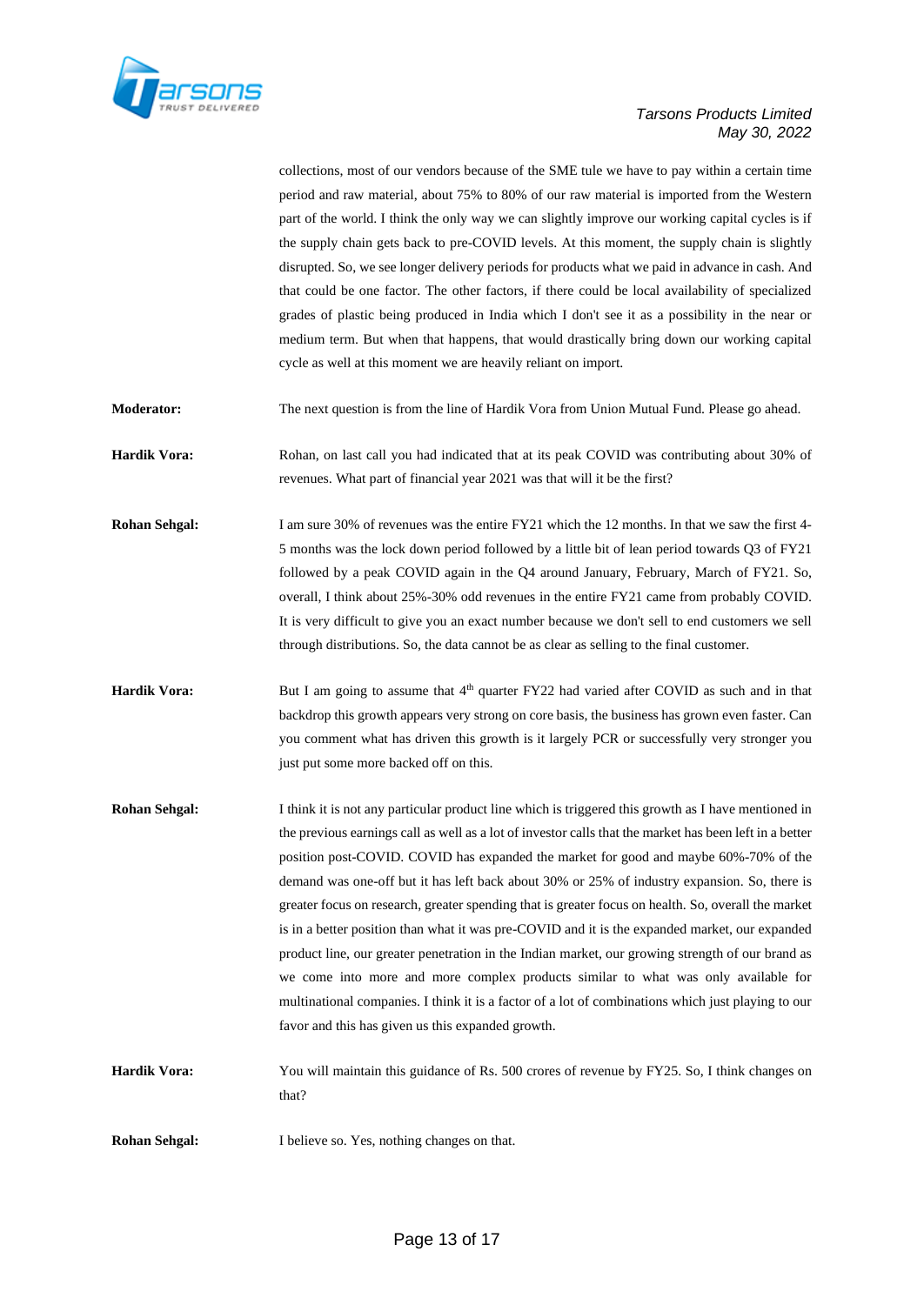

| <b>Hardik Vora:</b>     | Just one more question was on the PCR market. Would our aspiration be to have similar market<br>share like what we have had in the other labware market in long-term perspective. Would we<br>expect that to be also a target?                                                                                                                                                                                                                                                                                                                                                                                                                                                    |
|-------------------------|-----------------------------------------------------------------------------------------------------------------------------------------------------------------------------------------------------------------------------------------------------------------------------------------------------------------------------------------------------------------------------------------------------------------------------------------------------------------------------------------------------------------------------------------------------------------------------------------------------------------------------------------------------------------------------------|
| <b>Rohan Sehgal:</b>    | Yes. I think we had a very successful launch of our PCR products. It has been well received and<br>we have almost 85% to 90% of the PCR product line in the plastic consumable segment available<br>with us as we speak today and I believe that as per past history it takes us about 4 to 5 financial<br>years in most product lines to have a dominant or a market leadership position in the country<br>and we expect no different from the PCR product line as well as expanded in international<br>markets as well.                                                                                                                                                         |
| <b>Hardik Vora:</b>     | Perfect. I just have one big bookkeeping question. This Rs. 70 crores non-current assets, can just<br>highlight what is that it seems like a large increases? What is it pertaining to the financial year<br>2023?                                                                                                                                                                                                                                                                                                                                                                                                                                                                |
| <b>Santosh Agarwal:</b> | Yes. This is the CAPEX advance we have given and Shown it as Non current asset.                                                                                                                                                                                                                                                                                                                                                                                                                                                                                                                                                                                                   |
| Moderator:              | The next question is from the line of Shriram Kapoor from Prabhudas Lilladher. Please go ahead.                                                                                                                                                                                                                                                                                                                                                                                                                                                                                                                                                                                   |
| <b>Moderator:</b>       | Sorry to interrupt the line of the participant got disconnected. We will move to the next question<br>which is from the line of Hardik Doshi from White whale Partners LLP. Please go ahead.                                                                                                                                                                                                                                                                                                                                                                                                                                                                                      |
| <b>Hardik Doshi:</b>    | I had a question about the addressable market. I think you mentioned that of the products that<br>you manufacture you have about a 25% market share in the domestic side. Are we planning to<br>introduce newer ones to expand to the rest of the addressable market in India? That is number<br>one. Number two is, where do you think this market share camps out? You are already at 25%,<br>how much higher can we go?                                                                                                                                                                                                                                                        |
| <b>Rohan Sehgal:</b>    | I think for both the new facilities are targeting to expand our product line and get us closer to<br>about 100% of the addressable market in India. A 100% would never be possible. I believe that<br>we would always be 5% to 10% lower than the complete addressable market in the country. So,<br>the realistic target would be about 90%. I believe that with the new products, there would be an<br>expansion in the newer product revenues as well as it could boost up older product revenues as<br>well because our basket grows. At this moment, it will be very difficult to place a number but I<br>believe that we will continuously expand this number from the 25%. |
| <b>Hardik Doshi:</b>    | I guess where I was trying to get, are any structural of gaps in terms of, just you think can we<br>get 50% for example, that would be too much of a stretch in terms of market share for India?                                                                                                                                                                                                                                                                                                                                                                                                                                                                                  |
| <b>Rohan Sehgal:</b>    | I don't see any, I don't see any problem in getting to 30% but as I said, it is very difficult to place<br>a number with what the future holds in the next 5 years. Looking at the current scenario, the<br>current competitors, I feel that it is very much achievable as our product line grows and being<br>the only premier player in the country to manufacture such a wide range of product line which                                                                                                                                                                                                                                                                      |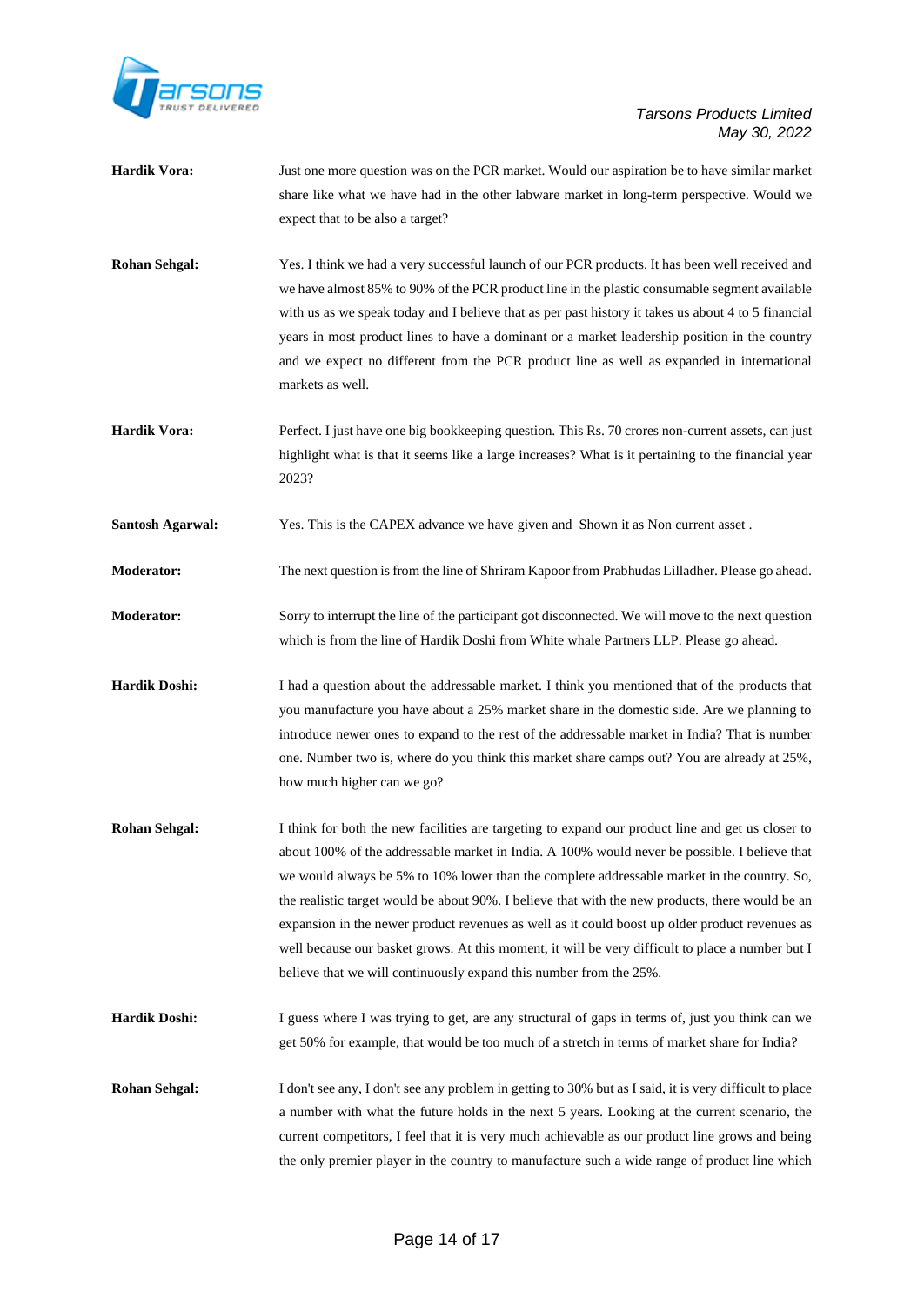

is acceptable to the top buying pharma, research, diagnostics segments. I think we are in a very good place to continuously grow our market share.

**Hardik Doshi:** Just related this from the export perspective now it is become about one third of our overall revenues. Obviously, this is a much bigger addressable market. If you had to look 3 to 5 years out, do you think exports will be majority of our revenues going forward?

- **Rohan Sehgal:** I don't think in the next 5 years it could be majority of our revenues because there is a huge runway of growth available in the Indian market and it is a market where, which is which we are closest to because we are present in India and it is a market where we have a dominant leadership position. So, I think Indian business would continue to grow very-very strongly over the next 4 to 5 years. And it will be very difficult for international business topple this and become the majority of our business. At this moment, we continue to work with agents, importers and distributors in international markets and we do not have any inorganic presence or subsidiary presence in any of the international countries, unless we move into that phase of growth, I don't see the international market changing or when becoming the dominant portion of our revenue.
- **Moderator:** The next question is from the line of Shriram Kapoor from Prabhudas Lilladher. Please go ahead.
- **Shriram Kapoor:** I see one of the strategies is, increase your brand awareness as mentioned in the investor presentation. Do we see any increased marketing spend or some sort of that which could more than normal or which would have an impact in the margins?
- **Rohan Sehgal:** Not at this moment, because as I mentioned in my previous answer, we still continue to work with agents and importers who do the bulk of our marketing in representation of our brand in their respective territories. But, in the future if we decided to move in inorganically, organically to own subsidiaries, there will be increased expenditure not only in marketing as well but as well as in people and remunerations. But at the same time most of that will be offset by higher product realizations because we get closer to the customer and don't rely on importers and distributors in those particular geographies. Overall in the short-term or interim, when we do that there could be a lowering margins but in the medium term, the margin will fall back into place and at the same time give us a larger access to those markets.
- **Shriram Kapoor:** Another question on your focus on exports and also you have mentioned trying to capture on the make in India theme, so where is the most of the international competition from, is it one particular country or region like for example, China and are you benefiting from any trends in the China plus one theme?

**Rohan Sehgal:** Surprisingly, in India the competition is not from China, it is more from Europe, the US as well as Indian players inside India. Or internationally, there is a very strong competition from China especially from the top tier Chinese manufacturers. There are very, 2 or 3 very strong companies which manufacture a very high-quality level of products and we see increased acceptance and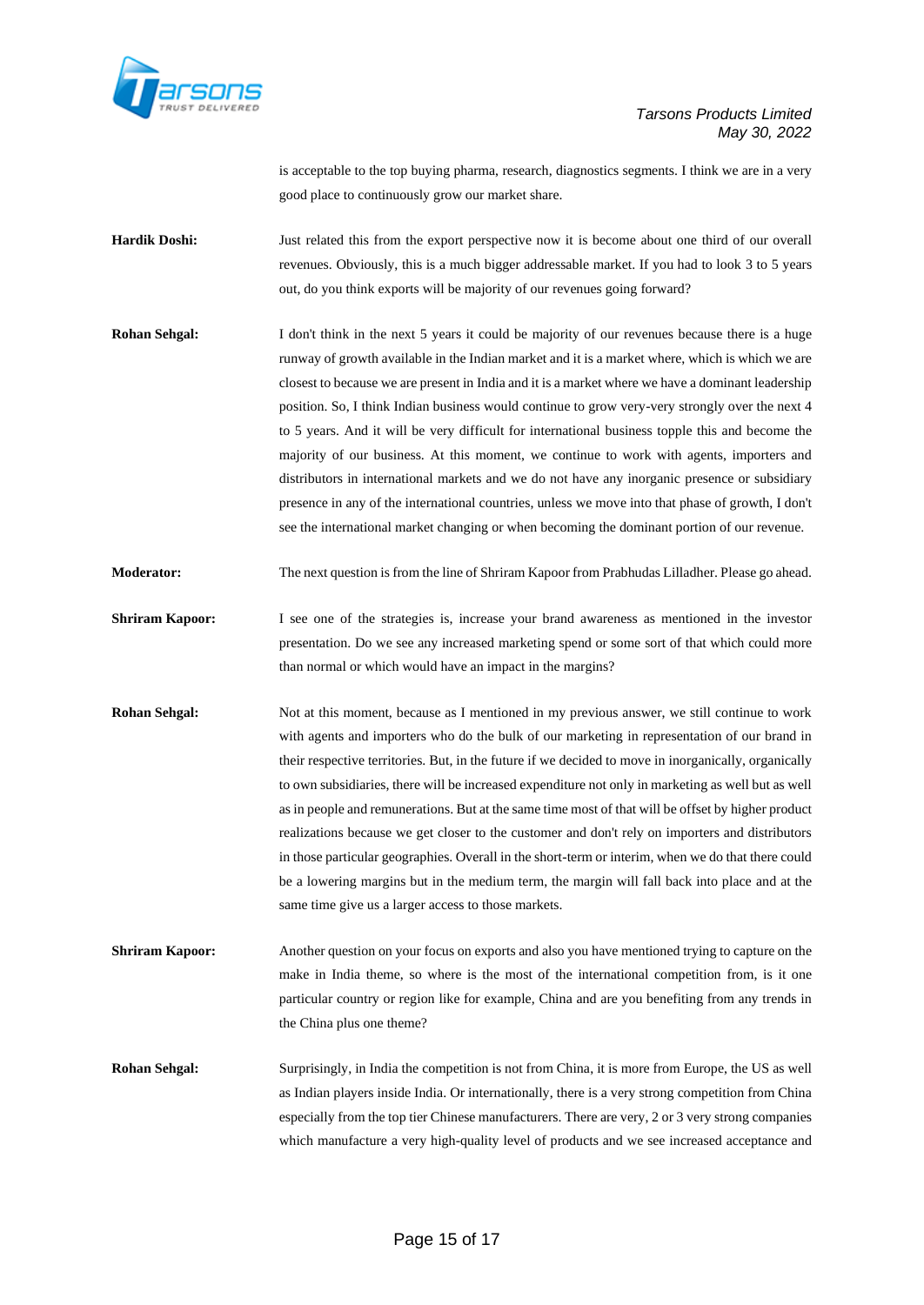

|                      | increased entry into larger accounts which were dominated by the Chinese because the Chinese<br>+1 strategy coming into.                                                                                                                                                                                                                                                                                                                                                                                                                                        |
|----------------------|-----------------------------------------------------------------------------------------------------------------------------------------------------------------------------------------------------------------------------------------------------------------------------------------------------------------------------------------------------------------------------------------------------------------------------------------------------------------------------------------------------------------------------------------------------------------|
| <b>Moderator:</b>    | The next question is from the line of Nitesh Shah from ICICI Securities. Please go ahead.                                                                                                                                                                                                                                                                                                                                                                                                                                                                       |
| <b>Nitesh Shah:</b>  | Did you say the COVID is approximately 25%-30% of the entire industry revenue?                                                                                                                                                                                                                                                                                                                                                                                                                                                                                  |
| <b>Rohan Sehgal:</b> | No, it was about 25% to 30%. It was 25% to 30% in FY21 of our company revenue. I did not<br>say of the industry revenue.                                                                                                                                                                                                                                                                                                                                                                                                                                        |
| <b>Nitesh Shah:</b>  | And what about FY22?                                                                                                                                                                                                                                                                                                                                                                                                                                                                                                                                            |
| <b>Rohan Sehgal:</b> | That is what I have probably contracted to about 50% because apart from Q1 and FY22, we<br>spent very little or negligible COVID revenues.                                                                                                                                                                                                                                                                                                                                                                                                                      |
| <b>Nitesh Shah:</b>  | So, we have a 50% of the revenue contribution approximately from the COVID in FY22, is it<br>right?                                                                                                                                                                                                                                                                                                                                                                                                                                                             |
| <b>Rohan Sehgal:</b> | That is right approximately and that is what we believe.                                                                                                                                                                                                                                                                                                                                                                                                                                                                                                        |
| <b>Nitesh Shah:</b>  | As the COVID waning now in FY23 because we have a higher base in FY22. So, we still believe<br>that we have such kind of growth in FY23 as well?                                                                                                                                                                                                                                                                                                                                                                                                                |
| <b>Rohan Sehgal:</b> | No, the thing is just like we grew 30% in FY22 when COVID revenues half in FY22 cum FY21.<br>Similarly, we expect the same thing to happen in FY23.                                                                                                                                                                                                                                                                                                                                                                                                             |
| <b>Nitesh Shah:</b>  | About your gross margin, gross margin in FY22 increase around 600 bps despite the export and<br>the domestic contribution is remains same. So, what would be the reason for such high gross<br>margin improvement costing is really elevated in FY22?                                                                                                                                                                                                                                                                                                           |
| <b>Rohan Sehgal:</b> | Certain product mix changes, I think a larger, higher margin products would have contributed at<br>a higher level as compared to the previous year as well as a certain value-added services like a<br>more radiated product as compared to non-sterile product. I think looking at the business from<br>an EBITDA level would be a much stronger viewpoint. We aspire to maintain same EBITDA<br>levels of around late 40s touching 50% that is what the aspiration is. The gross margin could<br>always change based on geography mix as well as product mix. |
| <b>Moderator:</b>    | Ladies and gentlemen, this was the last question for today. I would now like to hand the<br>conference over to Mr. Rohan Sehgal for closing comments.                                                                                                                                                                                                                                                                                                                                                                                                           |
| <b>Rohan Sehgal:</b> | I would like to take this opportunity to thank everyone for joining the call. We will keep updating<br>the investor community on a regular basis for incremental updates on your company. I hope we<br>have been able to address all your queries. For any further information, kindly we get in touch                                                                                                                                                                                                                                                          |